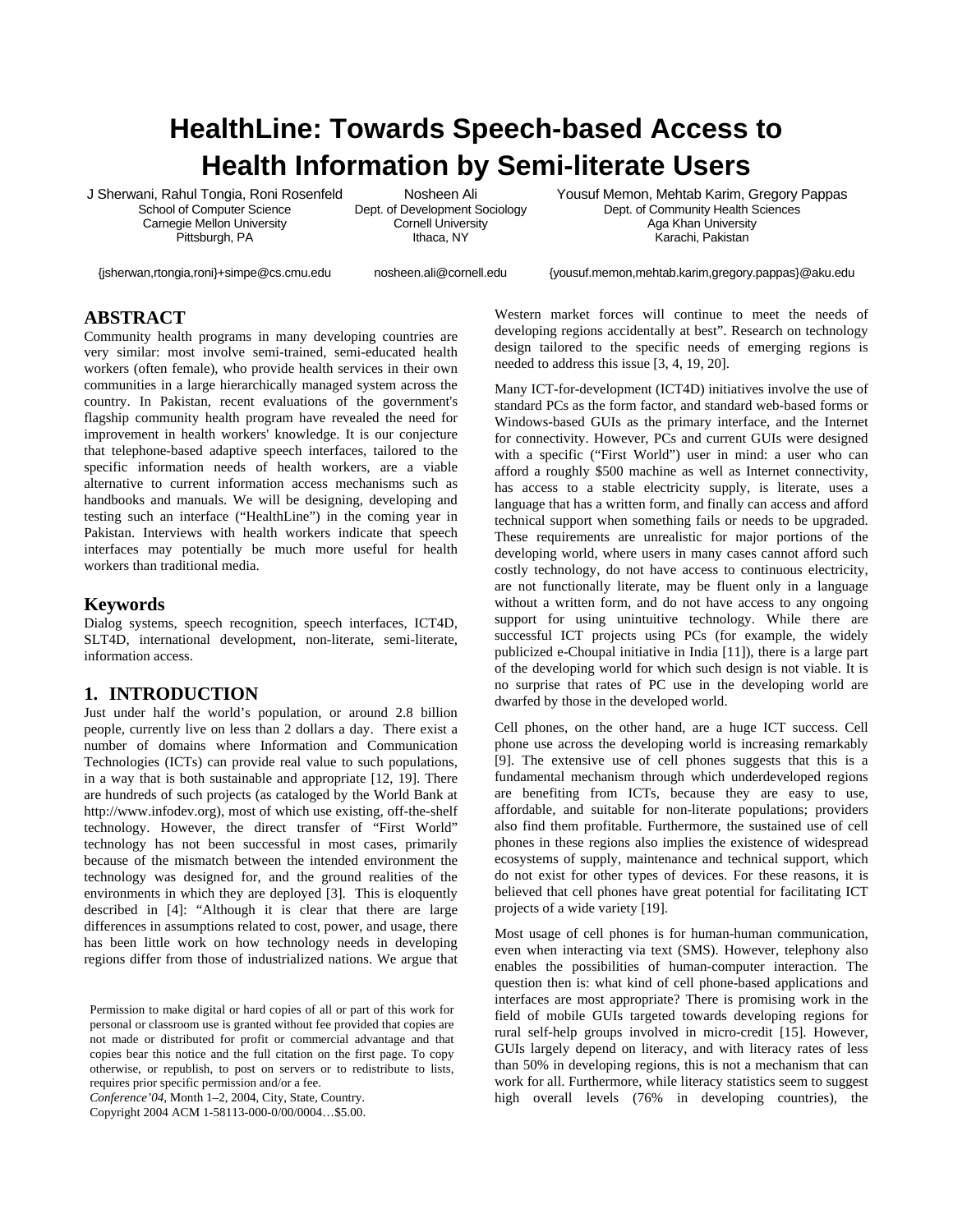methodology of these statistics reveals that the data is derived from individual or household declaration (and not through any standardized testing), and that the definition of literacy is stretched in some cases to "the ability to read easily or with difficulty a letter or a newspaper" [21]. Unfortunately, when it comes to the use of interfaces, "difficulties" with the interface can spell the end of any use of that interface.

The core technologies of speech recognition and speech synthesis, on the other hand, do not require literacy and even work for languages that have no written form. Thus, spoken dialog systems hold great promise as an interface choice for such users.

At a design level, users are not one homogenous group. Income, literacy, and other factors vary widely within regions, although in general, it is the case that the affluent and literate are the minority, while the poor and semi-literate are the majority. Spoken language technologies (SLTs) may not be the answer for those at either extreme of the income & literacy spectra. For the resource-rich, the realities are similar to those in the West, for whom speech has not been appealing, and for whom other technologies such as Internet-through-the-PC may be more affordable and accessible, and so are less motivated to use SLTs. For the extremely resource-starved the situation is completely the opposite: they may not be able to easily learn to use SLTs, and might have more pressing needs, such as food and water, instead of information access. It is our hypothesis that in between these two extremes there is a middle ground, where users have the motivation and the skills to be able to master the use of SLTs, yet for whom accessing "richer" interfaces to information is not an option. We aim to investigate this hypothesis in the context of community health, of which we will now give a brief overview, after reviewing related research.

# **1.1 Related Work**

There have been a number of approaches to GUI design for semiliterate users. [7] presents design recommendations for nonliterate users of a proposed PDA-like device, with many recommendations involving speech. However, these recommendations are not derived from empirical evidence from evaluations with actual semi- or non-literate users – they are derived from a literature review of research on Western users. [5] focused on extending access to digital libraries by non-literate users, and also gave a short list of recommendations for such interfaces. However, usability tests revealed that users were not able to navigate information effectively, and recommended keyword search, audio-based help, and limited the information set to lessen the cognitive load on users during navigation. [13] describes interface design guidelines, and a text-free interface that was performed well on a usability test, but with non-significant results due to the small sample size.

Speech interface research has resulted in a number of systems in various domains. While the most well known speech application is probably desktop dictation, this is just one point on a large multi-dimensional space of potential applications that can be made using speech. These dimensions include: choice of device (e.g., desktop, telephony, smartphone), task (e.g., information access, information entry), length of user training (often zero for commercial applications), vertical domain (e.g., stock prices, news, weather), acceptable user input (constrained, open-ended), interaction style (system initiative, user initiative, mixed initiative) and many others. For instance, CMU's Communicator travel information system [17] and MIT's Jupiter weather information system [24] are two often-cited examples of speechbased information access systems usable over the telephone – these are mixed initiative systems that require zero user training, and accept a large range of user inputs, although as in all speech interfaces, the user is limited at each step in what they can say. Most commercial systems tend to be more constrained, since these are cheaper to build, although exceptions do exist, such as Amtrak's "Julie" system which is much more flexible. Contrasted to the above are call routing applications, which are used to direct a caller to a specific operator, given a few utterances. The major push for speech interfaces in the developed world has come from the call center market, and that is what most research has focused on. However, since the needs of the populations that such systems serve are very different, there are entire domains that are unexplored for which existing research on speech interfaces is woefully inadequate (e.g., access to books through speech). Thus, there is a need for research in domains relevant to emerging regions, targeted towards the specific needs and abilities of users in these regions.

The TIER group's Tamil Market project is the first to design, develop and test a spoken language system with semi-literate users in a domain (crop information access) relevant to them [Plauche et al., 2005]. Results from a usability study of the speech interface indicated a difference in task success rates as well as task completion times between groups of literate and semi-literate users. However, the sample size used in the study was too small for significant results. Nonetheless, Tamil Market gives a strong indication that there are differences in skills and abilities between these two user groups, and further research is required to understand the nature of this difference, and to design principles of dialog design targeted towards such users.

[6] describes a PDA-based interface designed for rural community health workers in India. While this may appear to have similarities to our work, their focus was on information entry, while ours is on information access. Furthermore, their interface was entirely GUI-based – ours is entirely speech-based.

[2] describes a system for data entry as well as access to decision support by community health workers in India. This is in the same domain as our project, and has many similarities to our work. However, our focus is on speech interfaces in this domain, while their approach was GUI-based.

[15] describes the iterative  $\&$  collaborative design process for and evaluation of a GUI targeted to semi-literate users for managing community-based financial institutions in rural India.

[18] presents a telephone-based speech-only interface for searching, navigating and accessing the entire Wikipedia website. An evaluation comparing VoicePedia with a GUI-based smartphone equivalent showed comparable task success across interface conditions, although the (highly literate) users in the evaluation invariably preferred the GUI alternative.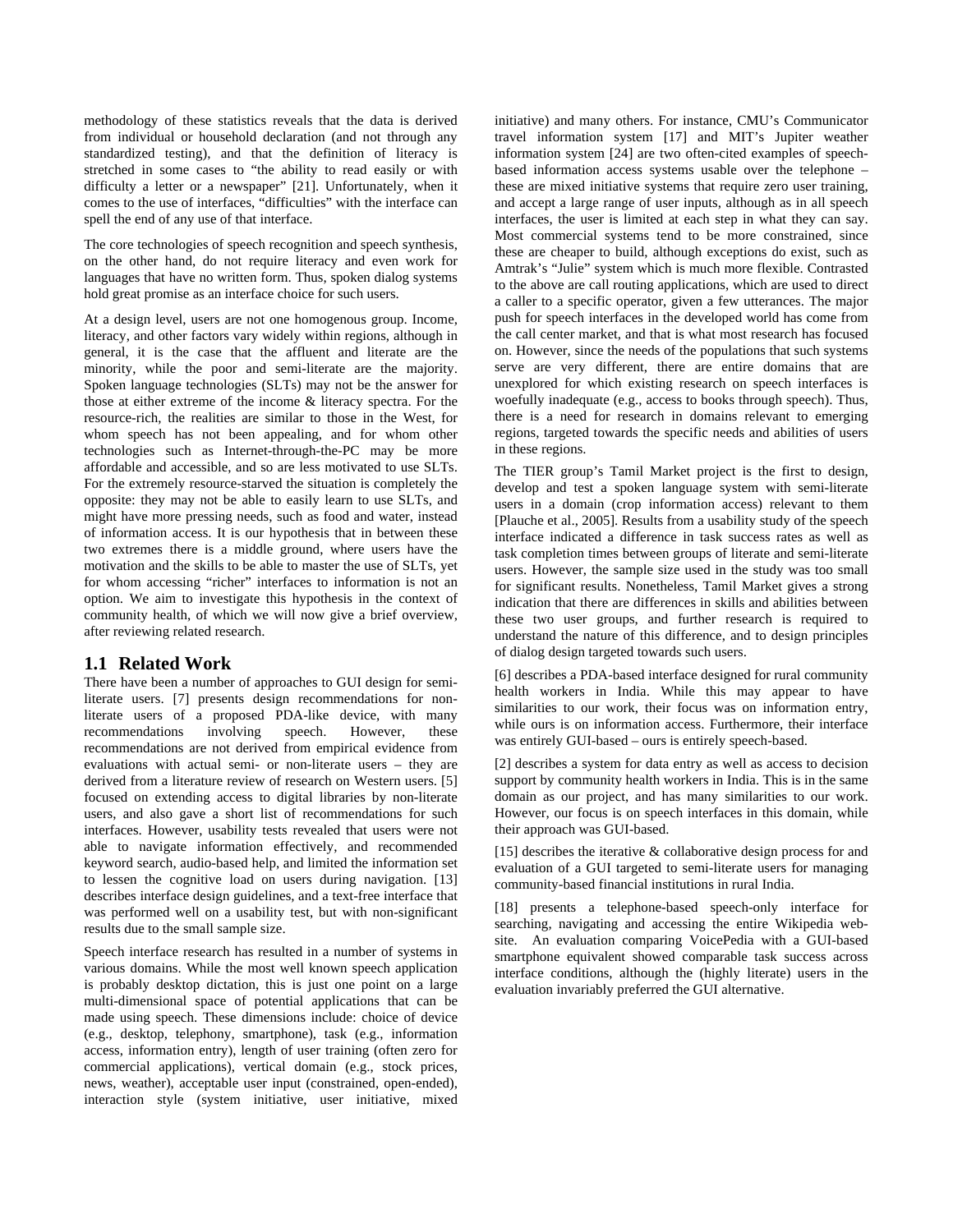| <b>Task Summary</b>                                                 |                  | <b>Benin</b> Botswana | Colombia India Jamaica |   |   | Liberia      | Papua<br><b>New</b><br>Guinea | <b>Phillippines</b> |   | Sudan Thailand Yemen |  |
|---------------------------------------------------------------------|------------------|-----------------------|------------------------|---|---|--------------|-------------------------------|---------------------|---|----------------------|--|
| 1 First aid, treat accident and simple<br>illness                   | $\overline{\nu}$ |                       |                        |   |   |              |                               |                     |   |                      |  |
| 2 Dispense drugs                                                    | v                |                       |                        | v | v | v            |                               | v                   | v | v                    |  |
| 3 Pre- and post-natal advice,                                       |                  |                       |                        |   |   |              |                               |                     |   |                      |  |
| motivation                                                          |                  |                       |                        |   |   |              |                               |                     |   |                      |  |
| 4 Deliver babies                                                    | v                |                       | V                      |   |   |              |                               |                     |   |                      |  |
| 5 Child-care advice, motivation                                     |                  |                       |                        |   |   |              |                               |                     |   |                      |  |
| 6 Nutrition motivation,                                             | V                |                       |                        | v |   |              |                               |                     |   |                      |  |
| demonstration                                                       |                  |                       |                        |   |   |              |                               |                     |   |                      |  |
| 7a Nutrition action,                                                |                  |                       |                        |   |   |              |                               |                     |   |                      |  |
| weigh children                                                      |                  |                       |                        |   |   |              |                               |                     |   |                      |  |
| Nutrition<br>distribute<br>7 <sub>b</sub><br>action,<br>supplements | ✓                |                       |                        |   |   |              |                               |                     |   | V                    |  |
| 8 Immunization motivation,                                          | v                |                       |                        |   |   |              |                               |                     |   |                      |  |
| clinic assistance                                                   |                  |                       |                        |   |   |              |                               |                     |   |                      |  |
| 9 Immunization-give injections                                      |                  |                       |                        |   |   |              | V                             |                     | v |                      |  |
| 10 Family planning motivation                                       | v                |                       |                        |   |   |              |                               |                     |   |                      |  |
| 11 Family planning-distribute supplies                              |                  |                       |                        | v |   |              |                               |                     |   |                      |  |
| 12 Environmental sanitation,<br>personal hygiene,                   | V                |                       |                        | v |   |              |                               |                     |   |                      |  |
| 13 Communicable disease                                             |                  |                       |                        | v |   |              |                               |                     |   |                      |  |
| screening, referral                                                 |                  |                       |                        | v |   |              |                               |                     |   |                      |  |
| 14 Communicable disease                                             |                  |                       |                        |   |   |              |                               |                     |   |                      |  |
| follow-up, motivation<br>15 Communicable disease                    |                  |                       |                        |   |   |              |                               |                     |   |                      |  |
| action                                                              |                  |                       |                        |   |   |              |                               |                     |   |                      |  |
| 16 Assist health centre clinic                                      |                  |                       |                        |   |   |              |                               |                     |   |                      |  |
| activities                                                          |                  |                       |                        |   |   |              |                               |                     |   |                      |  |
| 17 Refer difficult cases to                                         |                  |                       |                        |   |   |              |                               |                     |   |                      |  |
| health centre                                                       |                  |                       |                        |   |   |              |                               |                     |   |                      |  |
| 18 Perform school health                                            |                  |                       |                        |   |   |              |                               |                     |   |                      |  |
| activities regularly                                                |                  |                       |                        |   |   |              |                               |                     |   |                      |  |
| 19 Collect vital statistics                                         |                  |                       |                        | V |   | $\mathbf{v}$ |                               |                     |   |                      |  |
| 20 Maintain records, reports                                        | V                |                       |                        |   |   | v            |                               |                     |   |                      |  |
| 21 Visit homes on a regular basis                                   | ✓                |                       |                        |   |   | ✓            |                               |                     |   |                      |  |
| 22 Perform tasks outside                                            |                  |                       |                        | v |   |              |                               |                     |   |                      |  |
| health sector (e.g agriculture)                                     |                  |                       |                        |   |   |              |                               |                     |   |                      |  |
| 23 Participate in community meetings                                | ັ                |                       | ✓                      | ັ | ັ | V            | $\mathbf{v}$                  | ✓                   |   | ✓                    |  |

Table 1. Roles of Community Health Workers in Various Countries. [22]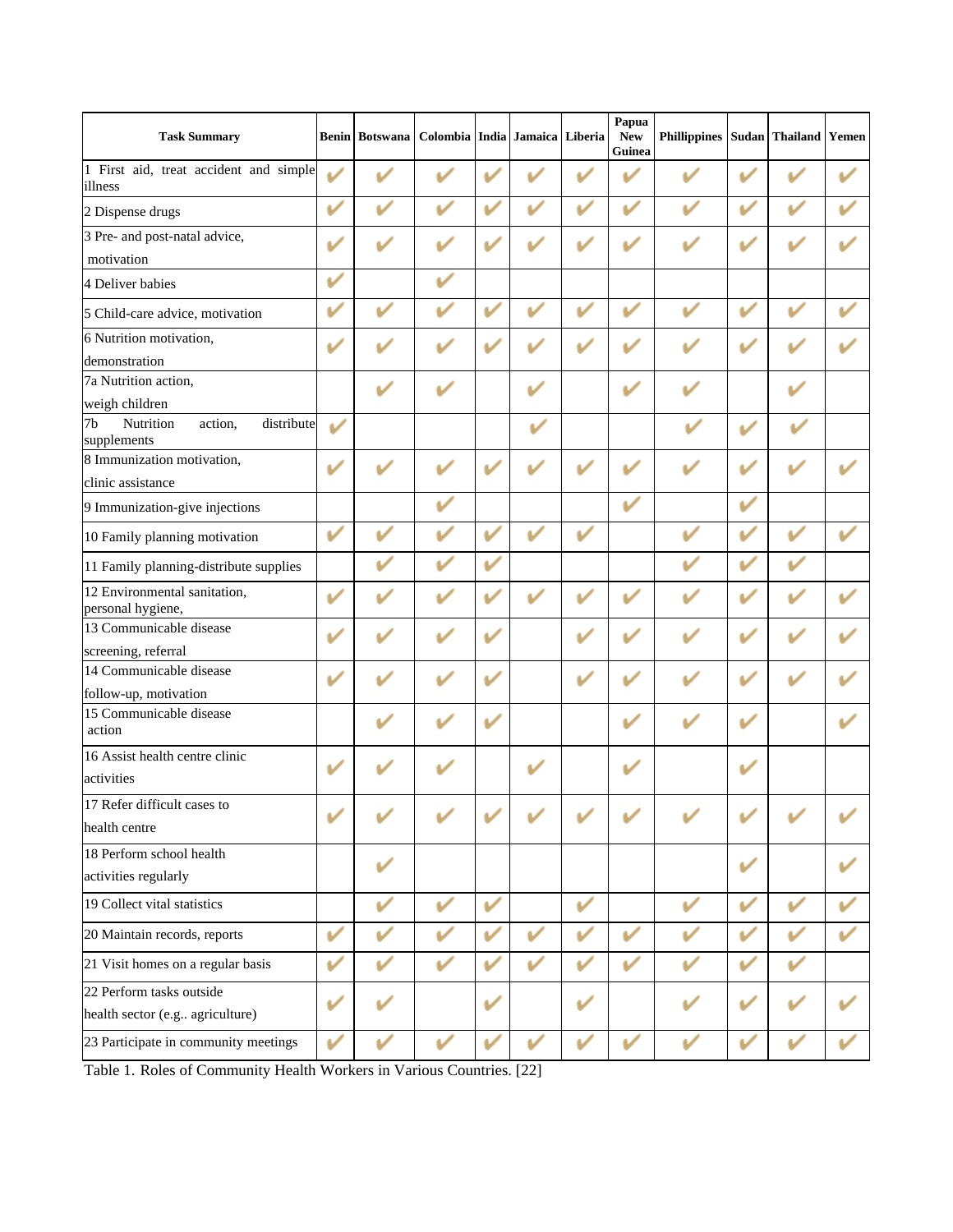## **1.2 Health Services in Developing Regions**

Healthcare is a fundamental, yet often under-serviced need of citizens in developing countries. These regions have the highest maternal mortality and neonatal mortality ratios in the world, and, not surprisingly, also have the largest unmet need for health service providers in the world. Given the high cost of training doctors and nurses, and the low number of medical schools in these parts of the world, many governments have begun community health worker (CHW) programs, where people (usually women) are chosen from their own communities, trained in basic health service provision for a few months, and sent back to provide health services in their communities. In some countries, especially in Latin America, their effectiveness is quite high, reducing infant mortality to below that of the US. These CHWs vary greatly in literacy levels and receive little refresher training, if any. It is not surprising that the need for better information access by CHWs is widely agreed upon: "Providing access to reliable health information for health workers in developing countries is potentially the single most cost effective and achievable strategy for sustainable improvement in health care" [14].

The Pakistani government, for example, has initiated a community health worker program with the same logic – called the "Lady Health Worker Programme" (LHWP). This program employs 100,000 LHWs across Pakistan (a country with a population of around 160 million). These LHWs receive 3 months' training, with no refresher courses in most cases. A recent evaluation of the LHWP gave a strong recommendation for the improvement in the quality of knowledge of the LHWs [1, 8]. Many other countries have similar programs with similar issues [WHO, 2006, & 10]. A slightly outdated summary is given in Table 1.

Traditional mechanisms for health information access by LHWs have not been adequate. The easiest such mechanism for health workers is to ask someone who is better-informed: a doctor, a nurse, or even the health worker's supervisor. Unfortunately, there are not enough doctors and nurses to satisfy the information demands of the health workers. Furthermore, there are interpersonal dynamics that limit the effectiveness of supervisorworker training: some supervisors have the same training as their health worker subordinates, and are afraid of losing their job to well-performing health workers [1].

#### **1.3 Types of Health Information**

The LHW manual is an example of the community handbooks used by CHWs across the world. It contains the basic health information that the LHW needs to perform her tasks.

The information presented in the book ranges widely in terms of its level of structure. For topics such as family planning, the information is largely unstructured text. For all specific diseases such as diarrhea, the information is very structured, including consistent subtopics such as mechanisms for prevention, signs & symptoms, mechanisms for diagnosis and classification, and treatment.

# **2. PROPOSED SOLUTION**

Of all the forms of Information & Communications Technology (ICT), cell phones are by far the most common in the developing world. While most cell phones have some level of graphical

displays, standardized mechanisms for programming these displays do not exist across different cell phone models of the same manufacturer, let alone across cell phones from different manufacturers using different platforms. However, the one standard that all phones (cell phones and landlines) do support is that of placing telephone calls. Based on this observation, our approach is to design, develop and test a telephone-based spoken language interface (HealthLine) for health information access by health workers. While limited, these interfaces may provide the most viable mechanism for health workers (or for that matter, for a large part of the population of developing regions) to access information-based services effectively and efficiently.

## **3. INFORMATION NEEDS OF END-USERS**

We have completed a field-based study consisting of interviews of various health workers as well as non-literate mothers in the target communities to understand their specific health information needs, their access to telephony, their preferred time of use of such a service, and their current health knowledge level. We are currently analyzing the results of the needs assessment and will shortly be publishing them.

## **4. NEXT STEPS**

We are now collecting health material in Urdu, which we will then digitize and record, and make accessible through a dialog system. We aim to begin iterative testing with end-users by August, 2007, and will be performing a large-scale evaluation of the system by December, 2007.

## **5. ACKNOWLEDGMENTS**

This work has been funded by the External Research & Programs group at Microsoft Research, through the Digital Inclusion RFP.

#### **6. REFERENCES**

- [1] Afsar, H., and Younus, M. Recommendations to Strengthen the role of Lady Health Workers in the National Program for Family Planning and Primary Health Care in Pakistan: The Health Workers Perspective. *Journal of Ayub Medical College*. Jan-Mar 2005.
- [2] Anantaraman, V., et al. Handheld computers for rural healthcare, experiences in a large scale implementation. In *Proceedings of Development By Design*, 2002.
- [3] Brand, P., and Schwittay, A. The Missing Piece: Human-Driven Design and Research in ICT and Development. In *Proceedings of the International Conference on Information and Communications Technologies and Development*, May 2006.
- [4] Brewer, E., Demmer, M., Du, B., Fall, K., Ho, M., Kam, M., Nedevschi, S., Pal, J., Patra, R., and Surana, S. The Case for Technology for Developing Regions. *IEEE Computer*. Volume 38, Number 6, pp. 25-38, June 2005.
- [5] Deo, S., Nichols, D., Cunningham, S., and Witten, I. Digital Library Access for Illiterate Users. In *Proceedings of 2004 International Research Conference on Innovations in Information Technology*
- [6] Grisedale, S., Graves, M., Grunsteidl, A. Designing a Graphical User Interface for Healthcare Workers in Rural India, *ACM CHI* 1997